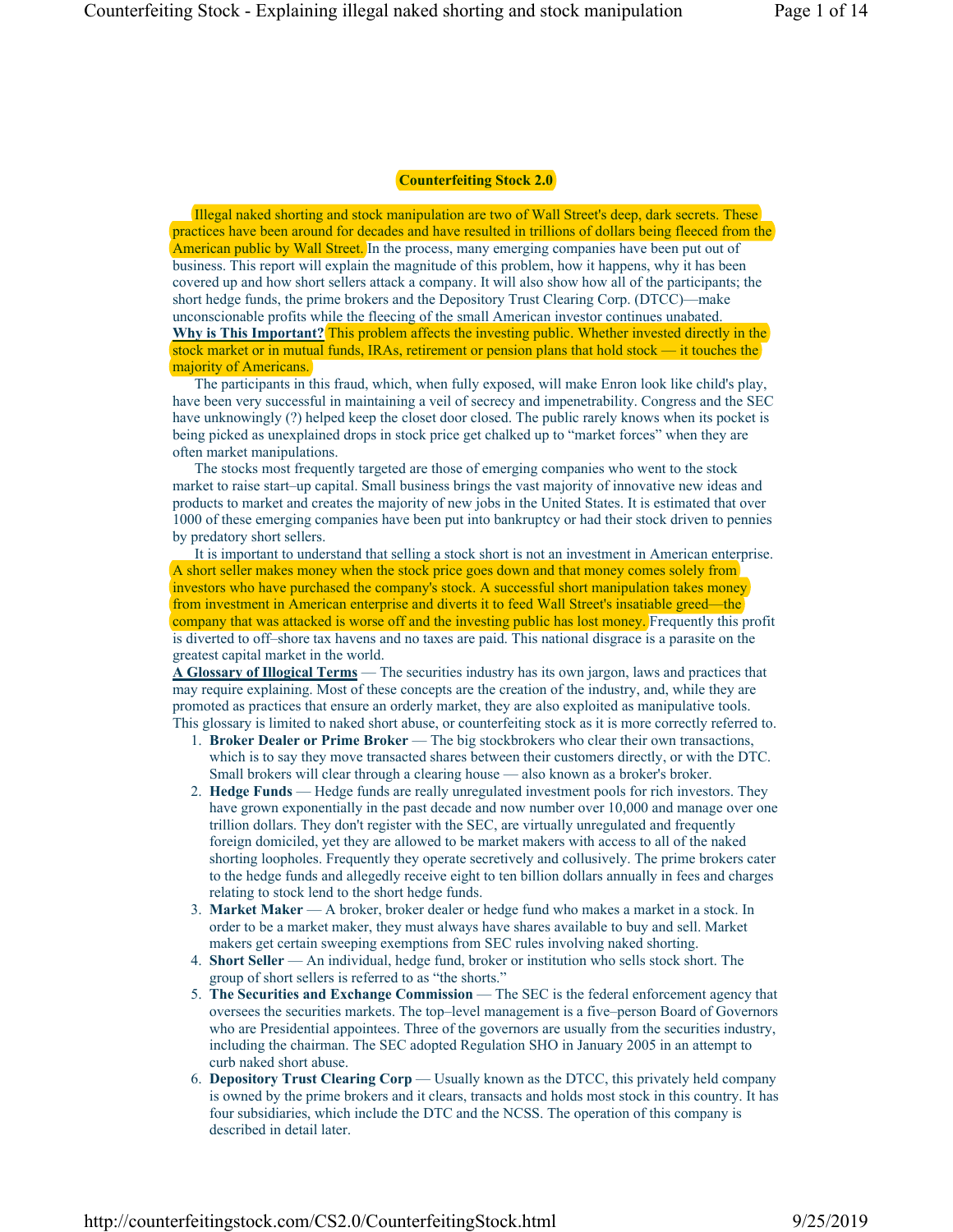7. **Short Sale** — Selling a stock short is a way to make a profit while the stock price declines. For example: If investor S wishes to sell short, he borrows a share from the account of investor L. Investor S immediately sells that share on the open market, so investor S now has the cash from the sale in his account, and investor L has an IOU for the share from investor S. When the stock price drops, investor S takes some of the money from his account and buys a share, called "covering", which he returns to investor L's account. Investor S books a profit and investor L has his share back.

This relatively simple process is perfectly legal—so far. The investor lending the share most likely doesn't even know the share left his account, since it is all electronic and occurs at the prime broker or DTC level. If shares are in a margin account, they may be loaned to a short without the consent or knowledge of the account owner. If the shares are in a cash account, IRA account or are restricted shares they are not supposed to be borrowed unless there is express consent by the account owner.

- 8. **Disclosed Short** When the share has been borrowed or a suitable share has been located that can be borrowed, it is a disclosed short. Shorts are either naked or disclosed, but, in reality, some disclosed shorts are really naked shorts as a result of fraudulent stock borrowing.
- 9. **Naked Short** This is an invention of the securities industry that is a license to create counterfeit shares. In the context of this document, a share created that has the effect of increasing the number of shares that are in the market place beyond the number issued by the company, is considered counterfeit. This is not a legal conclusion, since some shares we consider counterfeit are legal based upon today's rules. The alleged justification for naked shorting is to insure an orderly and smooth market, but all too often it is used to create a virtually unlimited supply of counterfeit shares, which leads to widespread stock manipulation—the lynchpin of this massive fraud.

Returning to our example, everything is the same except the part about borrowing the share from someone else's account: There is no borrowed share — instead a new one is created by either the broker dealer or the DTC. Without a borrowed share behind the short sale, a naked short is really a counterfeit share.

10. **Fails–to–Deliver** — The process of creating shares via naked shorting creates an obvious imbalance in the market as the sell side is artificially increased with naked short shares or more accurately, counterfeit shares. Time limits are imposed that dictate how long the sold share can be naked. For a stock market investor or trader, that time limit is three days. According to SEC rules, if the broker dealer has not located a share to borrow, they are supposed to take cash in the short account and purchase a share in the open market. This is called a "buy–in," and it is supposed to maintain the total number of shares in the market place equal to the number of shares the company has issued.

Market makers have special exemptions from the rules: they are allowed to carry a naked short for up to twenty–one trading days before they have to borrow a share. When the share is not borrowed in the allotted time and a buy–in does not occur, and they rarely do, the naked short becomes a fail–to–deliver (of the borrowed share).

- 11. **Options** The stock market also has separate, but related markets that sell options to purchase shares (a "call") and options to sell shares (a "put"). Options are an integral part of short manipulations, the result of SEC promulgated loopholes in Reg SHO. A call works as follows: Assume investor L has a share in his account that is worth \$25. He may sell an option to purchase that share to a third party. That option will be at a specific price, say \$30, and expires at a specific future date. Investor L will get some cash from selling this option. If at the expiration date, the market value of the stock is below \$30 (the "strike price"), the option expires as worthless and investor L keeps the option payment. This is called "out of the money." If the market value of the stock is above the strike price, then the buyer of the option "calls" the stock. Assume the stock has risen to \$40. The option buyer tenders \$30 to investor L and demands delivery of the share, which he may keep or immediately sell for a \$10 profit.
- 12. **Naked call** The same as above except that investor L, who sells the call, has no shares in his account. In other words, he is selling an option on something he does not own. The SEC allows this. SEC rules also allow the seller of a naked short to treat the purchase of a naked call as a borrowed share, thereby keeping their naked short off the SEC's fails–to–deliver list. A share of stock that has a naked call as its borrowed shares is marked as a disclosed short when it is sold, even though nobody in the transaction actually owns a share.

**How The System Transacts Stocks** — This explanation has been greatly simplified in the interest of brevity.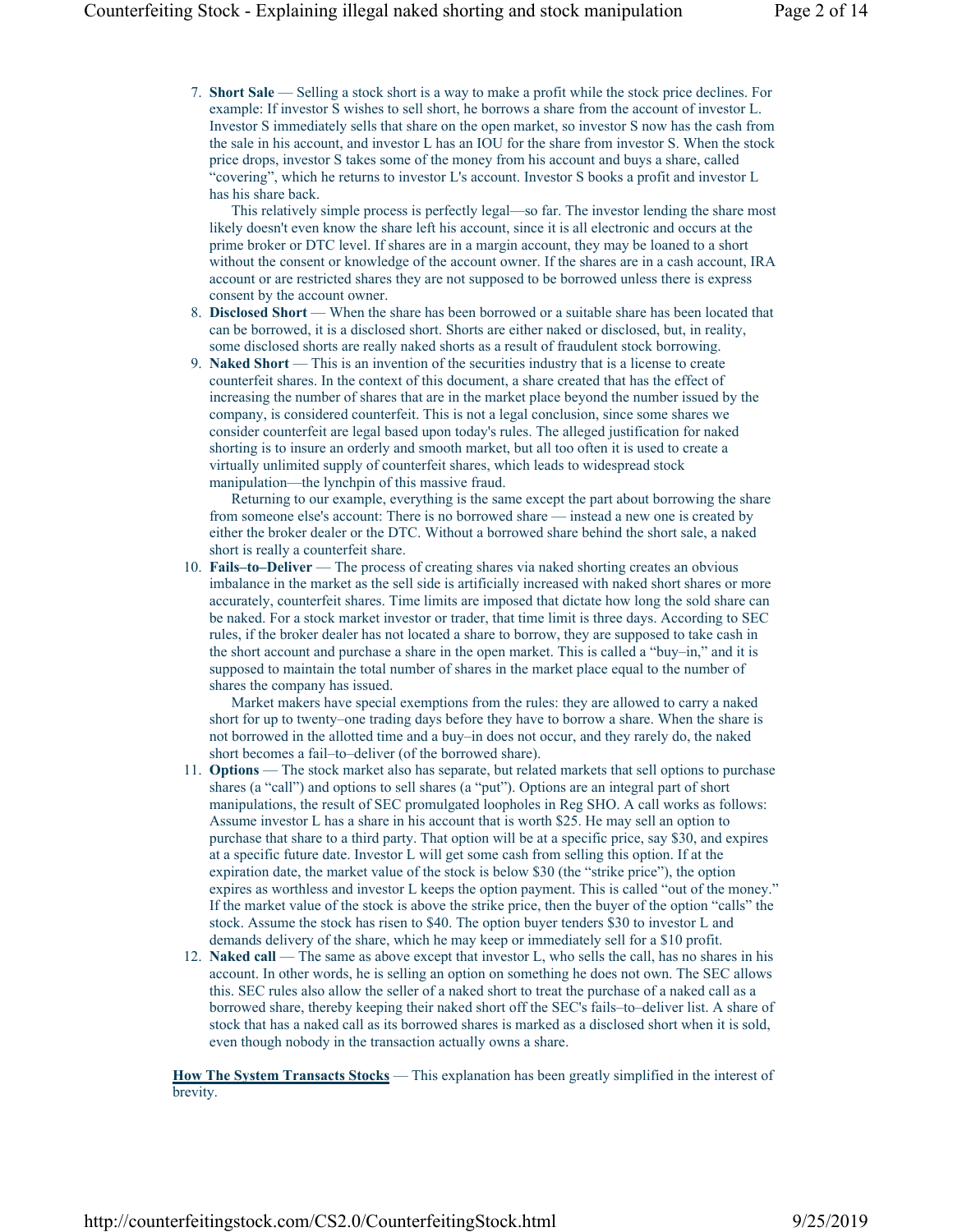

- 1. **Customers** These can be individuals, institutions, hedge funds and prime broker's house accounts.
- 2. **Prime Brokers** They both transact and clear stocks for their customers. Examples of prime brokers include Goldman Sachs; Merrill Lynch; Citigroup; Morgan Stanley; Bear Stearns, etc.
- 3. **The DTCC** This is the holding company that owns four companies that clear and keep track of most stock transactions. This is where brokerage accounts are actually lodged. The DTC division clears over a billion shares daily. The DTCC is owned by the prime brokers, and, as a closely held private enterprise, it is impenetrable. It actively and aggressively fights all efforts to obtain information regarding naked shorting, with or without a subpoena. When the prime brokers sell directly to one another, circumventing the DTC, it is called ex–clearing.

Stocks clear as follows:

If Customer A–1 purchases ten shares of XYZ Corp and Customer A–2 sells ten shares, then the shares are transferred electronically, all within prime broker A. Record of the transaction is sent to the DTC. Likewise, if Investor A–1 shorts ten shares of XYZ Corp and Investor A–2 has ten shares in a margin account, prime broker A borrows the shares from account A–2 and for a fee lends them to A–1.

If Customer A–1 sells shares to Customer B–2, in order to get the shares to B–2 and the money to A–1, the transaction gets completed in the DTC. The same occurs for shares that are borrowed on a short sale between prime brokers.

As a practical matter, what happens is prime broker A, at the end of the day, totals all of his shares of XYZ owned and all of the XYZ shares bought and sold, and clears the difference through the DTC. In theory, at the end of each day when all of the prime brokers have put their net positions in XYZ stock through the system, they should all cancel out and the number of shares in the DTC should equal the number of shares that XYZ has sold into the market. This almost never happens, because of the DTC stock borrow program which is discussed later.

**Who are the Participants in the Fraud?** The participants subscribe to the theory that it is much easier to make money tearing companies down than making money building them up, and they fall into two general categories: 1) They participate in the process of producing the counterfeit shares that are the currency of the fraud and/or 2) they actively short and tear companies down.

The counterfeiting of shares is done by participating prime brokers or the DTC, which is owned by the prime brokers. A number of lawsuits that involve naked shorting have named about ten of the prime brokers as defendants, including Goldman Sachs, Bear Stearns, Citigroup, Merrill Lynch; UBS; Morgan Stanley and others. The DTCC has also been named in a number of lawsuits that allege stock counterfeiting.

The identity of the shorts is somewhat elusive as the shorts obscure their true identity by hiding behind the prime brokers and/or hiding behind layers of offshore domiciled shell corporations. Frequently the money is laundered through banks in a number of tax haven countries before it finally reaches its ultimate beneficiary in New York, New Jersey, San Francisco, etc. Some of the hedge fund managers who are notorious shorters, such as David Rocker and Marc Cohodes, are very public about their shorting, although they frequently utilize offshore holding companies to avoid taxes and scrutiny.

Most of the prime brokers have multiple offshore subsidiaries or captive companies that actively participate in shorting. The prime brokers also front the shorting of some pretty notorious investors. According to court documents or sworn testimony, if one followed some of the short money trails at Solomon, Smith Barney, they led to accounts owned by the Gambino crime family in New York. A similar exercise with other prime brokers, who cannot be named at this time, leads to the Russian mafia, the Cali drug cartel, other New York crime families and the Hell's Angels.

One short hedge fund that was particularly destructive was a shell company domiciled in Bermuda. Subpoenas revealed the Bermuda company was wholly owned by another shell company that was domiciled in another tax haven country. This process was five layers deep, and at the end of the subterfuge was a very well known American insurance company that cannot be disclosed because of court–ordered sealing of testimony.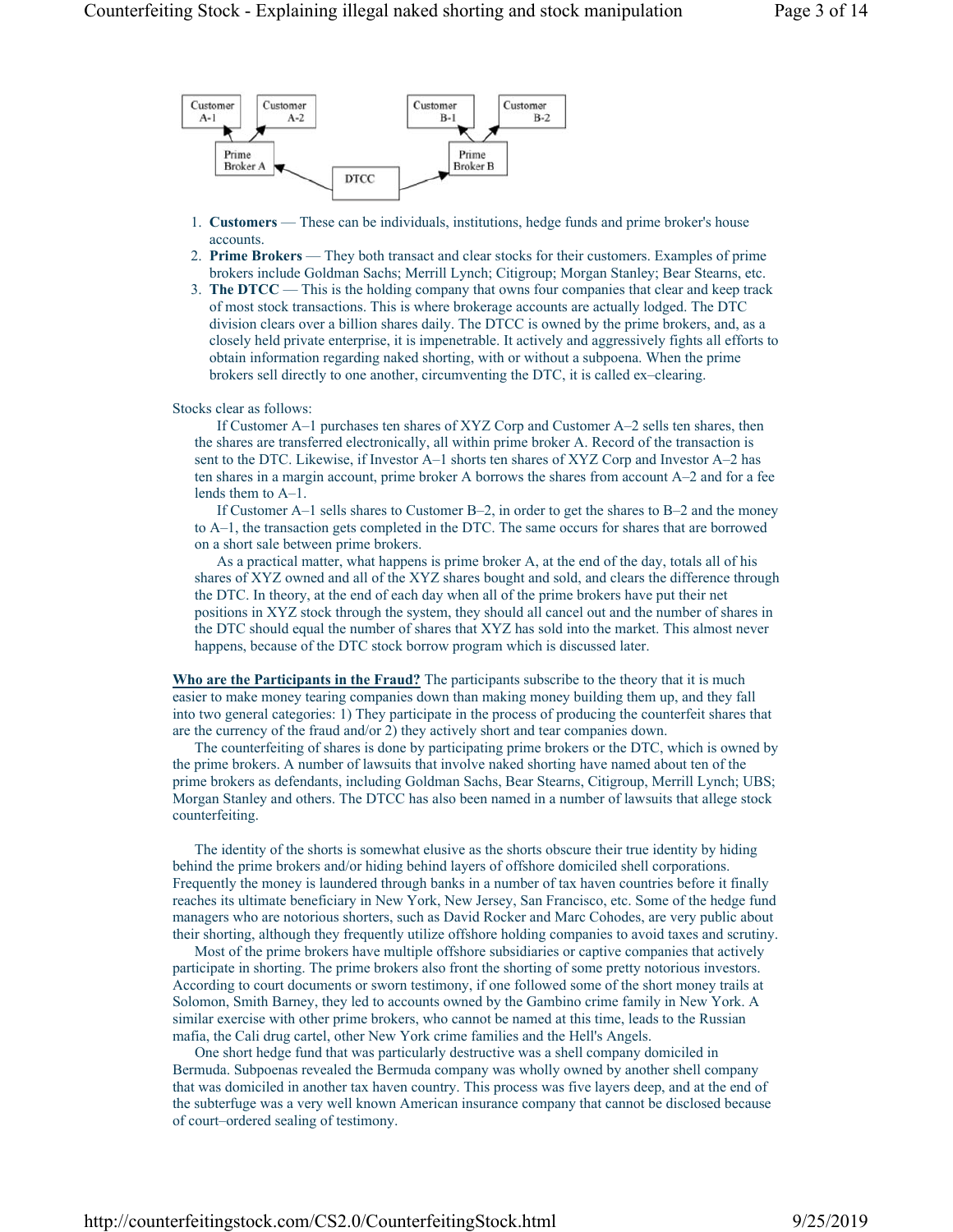Most of the large securities firms, insurance companies and multi–national companies have layers of offshore captives that avoid taxes, engage in activities that the company would not want to be publicly associated with, like stock manipulation; avoid U.S. regulatory and legal scrutiny; and become the closet for deals gone sour, like Enron.

**The Creation of Counterfeit Shares** — There are a variety of names that the securities industry has dreamed up that are euphemisms for counterfeit shares. Don't be fooled: Unless the short seller has actually borrowed a real share from the account of a long investor, the short sale is counterfeit. It doesn't matter what you call it and it may become non–counterfeit if a share is later borrowed, but until then, there are more shares in the system than the company has sold.

The magnitude of the counterfeiting is hundreds of millions of shares every day, and it may be in the billions. The real answer is locked within the prime brokers and the DTC. Incidentally, counterfeiting of securities is as illegal as counterfeiting currency, but because it is all done electronically, has other identifiers and industry rules and practices, i.e. naked shorts, fails–to–deliver, SHO exempt, etc. the industry and the regulators pretend it isn't counterfeiting. Also, because of the regulations that govern the securities, certain counterfeiting falls within the letter of the rules. The rules, by design, are fraught with loopholes and decidedly short on allowing companies and investors access to information about manipulations of their stock.

The creation of counterfeit shares falls into three general categories. Each category has a plethora of devices that are used to create counterfeit shares.

1. Fails–to–Deliver — If a short seller cannot borrow a share and deliver that share to the person who purchased the (short) share within the three days allowed for settlement of the trade, it becomes a fail–to–deliver and hence a counterfeit share; however the share is transacted by the exchanges and the DTC as if it were real. Regulation SHO, implemented in January 2005 by the SEC, was supposed to end wholesale fails–to–deliver, but all it really did was cause the industry to exploit other loopholes, of which there are plenty (see 2 and 3 below).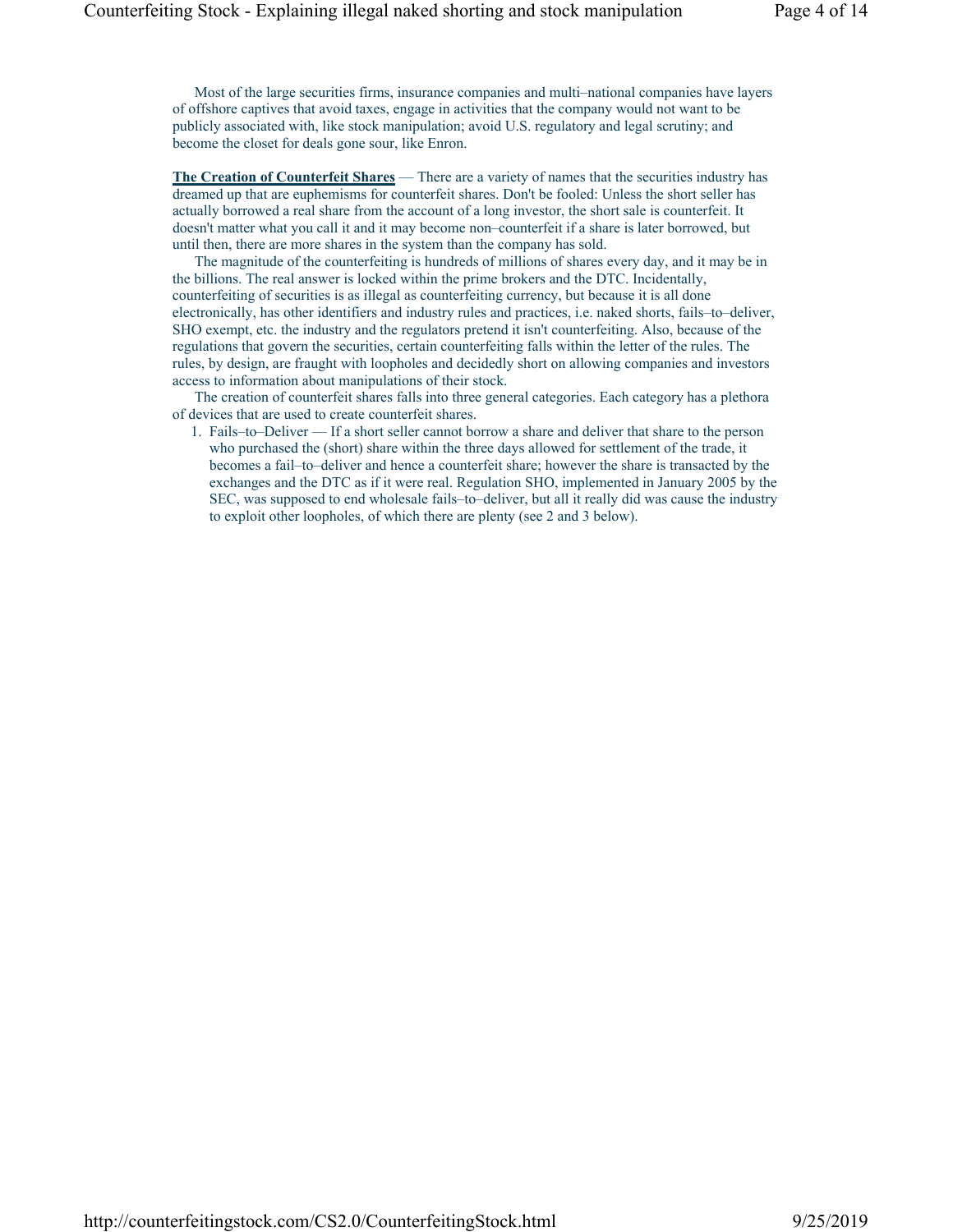## **Short Iceberg**



Since forced buy–ins rarely occur, the other consequences of having a fail–to–deliver are inconsequential, so it is frequently ignored. Enough fails–to–deliver in a given stock will get that stock on the SHO list, (the SEC's list of stocks that have excessive fails–to–deliver)—which should (but rarely does) see increased enforcement. Penalties amount to a slap on the wrist, so large fails–to–deliver positions for victim companies have remained for months and years.

A major loophole that was intentionally left in Reg SHO was the grandfathering in of all pre –SHO naked shorting. This rule is akin to telling bank robbers, "If you make it to the front door of the bank before the cops arrive, the theft is okay."

Only the DTC knows for certain how many short shares are perpetual fails–to–deliver, but it is most likely in the billions. In 1998, REFCO, a large short hedge fund, filed bankruptcy and was unable to meet margin calls on their naked short shares. Under this scenario, the broker dealers are the next line of financial responsibility. The number of shares that allegedly should have been bought in was 400,000,000, but that probably never happened. The DTC — owned by the broker dealers — just buried 400,000,000 counterfeit shares in their system, where they allegedly remain — grandfathered into "legitimacy" by the SEC. Because they are grandfathered into "legitimacy", the SEC, DTC and prime brokers pretend they are no longer fails–to–deliver, even though the victim companies have permanently suffered a 400 million share dilution in their stock. (Click here for more on **The Grandfather Clause**).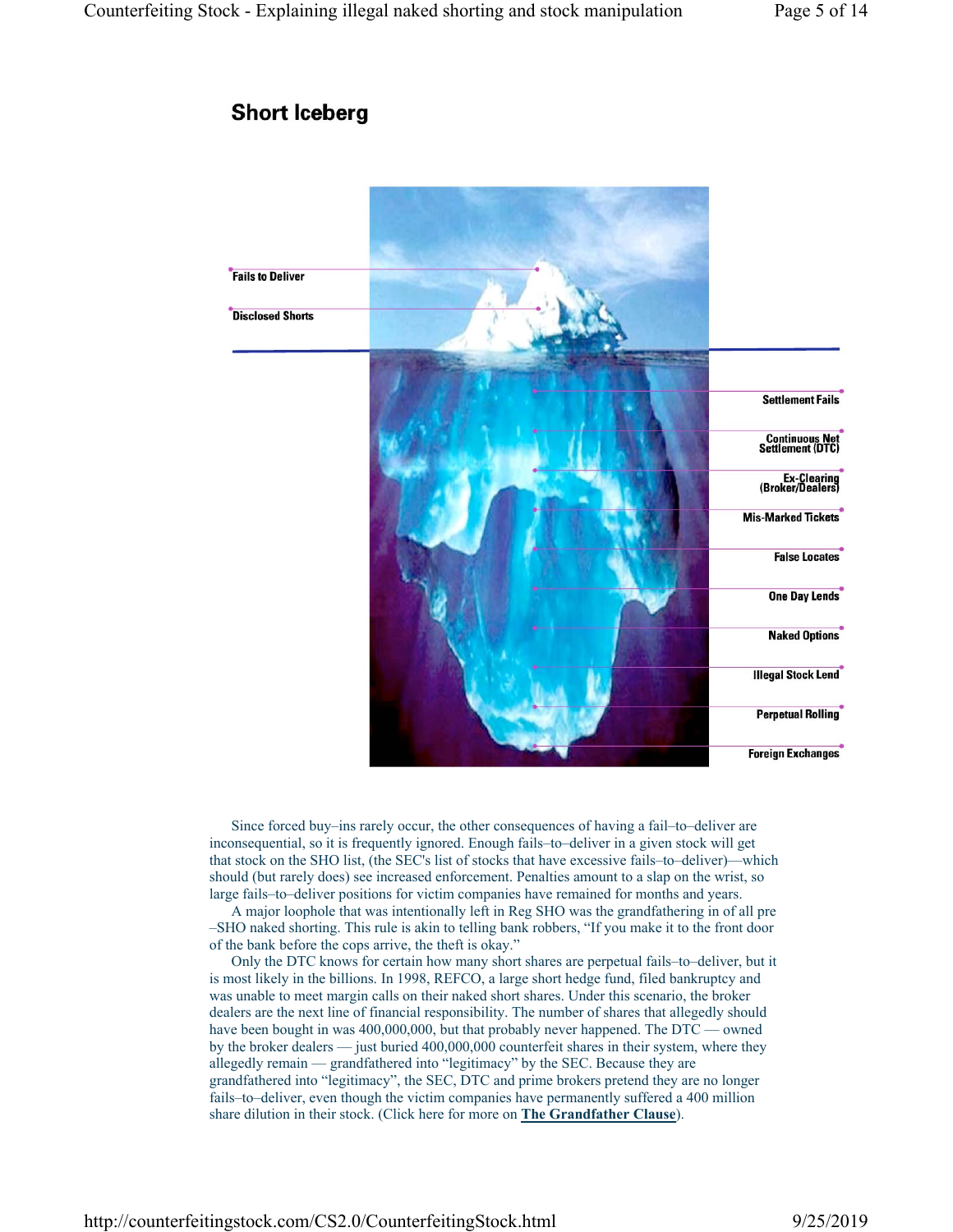A significant amount of counterfeiting is the result of the options market exemptions. The rule allows certain options contracts to serve as borrowed shares for short sales even though there is no company issued share behind the options contract. The loophole is easily abused, helped in part by SEC's apparent inability to globally monitor compliance. There has been considerable pressure on the SEC to close the Options Maker Exemption, but through January 2008, they have refused to act. (Click here for more on **The Options Maker Exemption**).

Three months prior to SHO, the aggregate fails–to–deliver on the NASDAQ and the NYSE averaged about 150 million shares a day. Three months after SHO it dropped by about 20 million, as counterfeit shares found new hiding places (see 2 and 3 below). It is noteworthy that aggregate fails–to–deliver are the only indices of counterfeit shares that the DTC and the prime brokers report to the SEC. The bulk of the counterfeiting remains undisclosed, so don't be deceived when the SEC and the industry minimize the fails–to–deliver information. It is akin to the lookout on the Titanic reporting an ice cube ahead.

- 2. Ex–clearing counterfeiting The second tier of counterfeiting occurs at the broker dealer level. This is called ex–clearing. These are trades that occur dealer to dealer and don't clear through the DTC. Multiple tricks are utilized for the purpose of disguising naked shorts that are fails–to –deliver as disclosed shorts, which means that a share has been borrowed. They also make naked shorts "invisible" to the system so they don't become fails–to–deliver, which is the only thing the SEC tracks. The SEC does not examine ex–clearing transactions as they don't believe that Reg SHO applies to short shares held in ex–clearing.
	- Some of the tricks are as follows:
	- Stock sales are either a long sale or a short sale. When a stock is transacted the broker checks the appropriate box. By mismarking the trading ticket –checking the long box when it is actually a short sale the short never shows up, unless they get caught, which doesn't happen often. The position usually gets reconciled when the short covers.
	- Settlement of stock transactions is supposed to occur within three days, at which time a naked short should become a fail–to–deliver, however the SEC routinely and automatically grants a number of extensions before the naked short gets reported as a fail –to–deliver. Most of the short hedge funds and broker dealers have multiple entities, many offshore, so they sell large naked short positions from entity to entity. Position rolls, as they are called, are frequently done broker to broker, or hedge fund to hedge fund, in block trades that never appear on an exchange. Each movement resets the time clock for the naked position becoming a fail–to–deliver and is a means of quickly getting a company off of the SHO threshold list. (Click here for more on **Short Squeezes**).
	- The prime brokers or others may do a buy–in of a naked short position. If they tell the short hedge fund that we are going to buy–in at 3:59 EST on Friday, the hedge fund naked shorts into their own buy–in (or has a co–conspirator do it) and rolls their position, hence circumventing Reg SHO.
	- Most of the large broker dealers operate internationally, so when regulators come in (they almost always "call ahead") or compliance people come in (ditto), large naked positions are moved out of the country and returned at a later date.
	- The stock lend is enormously profitable for the broker dealers who charge the short sellers large fees for the "borrowed" shares, whether they are real or counterfeit. When shares are loaned to a short, they are supposed to remain with the short until he covers his position by purchasing real shares. The broker dealers do one–day lends, which enables the short to identify to the SEC the account that shares were borrowed from. As soon as the report is sent in, the shares are returned to the broker dealer to be loaned to the next short. This allows eight to ten shorts to borrow the same shares, resetting the SHO–fail–to–deliver clock each time, which makes all of the counterfeit shares look like legitimate shares. The broker dealers charge each short for the stock lend.
	- Margin account buyers, because of loopholes in the rules, inadvertently aid the shorts. If short A sells a naked short he has three days to deliver a borrowed share. If the counterfeit share is purchased in a margin account, it is immediately put into the stock lend and, for a fee, is available as a borrowed share to the short who counterfeited it in the first place. This process is perpetually fluid with multiple parties, but it serves to create more counterfeit shares and is an example of how a counterfeit share gets "laundered" into a legitimate borrowed share.
	- Margin account agreements give the broker dealers the right to lend those shares without notifying the account owner. Shares held in cash accounts, IRA accounts and any restricted shares are not supposed to be loaned without express consent from the account owner. Broker dealers have been known to change cash accounts to margin accounts without telling the owner, take shares from IRA accounts, take shares from cash accounts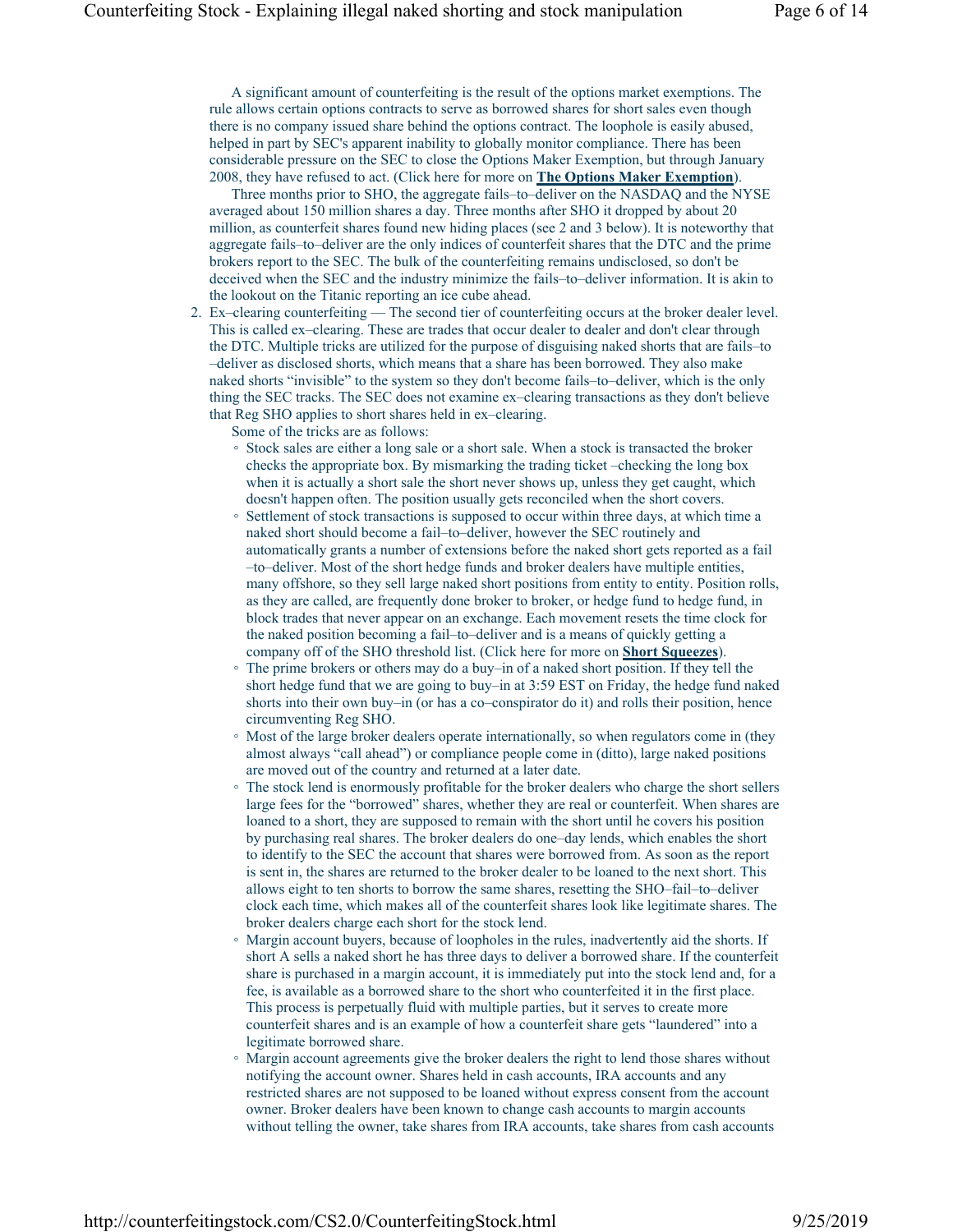and lend restricted shares. One of the prime brokers recently took a million shares from cash accounts of the company's founding investors without telling the owners or the stockbroker who represented ownership. The shares were put into the stock lend, which got the company off the SHO threshold list, and opened the door for more manipulative shorting.

This is a sample of tactics used. For a company that is under attack, the counterfeit shares that exist at this ex–clearing tier can be ten or twenty times the number of fails–to–deliver, which is the only category tracked and policed by the SEC.

3. Continuous Net Settlement — The third tier of counterfeiting occurs at the DTC level. The Depository Trust and Clearing Corporation (DTCC) is a holding company owned by the major broker dealers, and has four subsidiaries. The subsidiaries that are of interest are the Depository Trust Company (DTC) and the National Securities Clearing Corporation (NSCC). The DTC has an account for each broker dealer, which is further broken down to each customer of that broker dealer. These accounts are electronic entries. Ninety seven percent of the actual stock certificates are in the vault at the DTC with the DTC nominee's name on them. The NSCC processes transactions, provides the broker dealers with a central clearing source, and operates the stock borrow program.

When a broker dealer processes the sale of a short share, the broker dealer has three days to deliver a borrowed share to the purchaser and the purchaser has three days to deliver the money. In the old days, if the buyer did not receive his shares by settlement day, three days after the trade, he took his money back and undid the transaction. When the stock borrow program and electronic transfers were put in place in 1981, this all changed. At that point the NSCC guaranteed the performance of the buyers and sellers and would settle the transaction even though the seller was now a fail–to–deliver on the shares he sold. The buyer has a counterfeit share in his account, but the NSCC transacts it as if it were real.

At the end of each day, if a broker dealer has sold more shares of a given stock than he has in his account with the DTC, he borrows shares from the NSCC, who borrows them from the broker dealers who have a surplus of shares. So far it sounds like the whole system is in balance, and for any given stock the net number of shares in the DTC is equal to the number of shares issued by the company.

The short seller who has sold naked—he had no borrowed shares—can cure his fail–to –deliver position and avoid the required forced buy–in by borrowing the share through the NSCC stock borrow program.

*Here is the hocus pocus that creates millions of counterfeit shares.*

When a broker dealer has a net surplus of shares of any given company in his account with the DTC, only the net amount is deducted from his surplus position and put in the stock borrow program. However the broker dealer does not take a like number of shares from his customer's individual accounts. The net surplus position is loaned to a second broker dealer to cover his net deficit position.

Let's say a customer at the second broker dealer purchased shares from a naked short seller — counterfeit shares. His broker dealer "delivers" those shares to his account from the shares borrowed from the DTC. The lending broker dealer did not take the shares from any specific customers' account, but the borrowing broker dealer put the borrowed shares in specific customer's accounts. Now the customer at the second prime broker has "real" shares in his account. The problem is it's the same "real" shares that are in the customer's account at the first prime broker.

The customer account at the second prime broker now has a "real" share, which the prime broker can lend to a short who makes a short sale and delivers that share to a third party. *Now there are three investors with the same counterfeit shares in their accounts*.

Because the DTC stock borrow program, and the debits and credits that go back and forth between the broker dealers, only deals with the net difference, it never gets reconciled to the actual number of shares issued by the company. As long as the broker dealers don't repay the total stock borrowed and only settle their net differences, they can "grow" a company's issued stock.

This process is called Continuous Net Settlement (CNS) and it hides billions of counterfeit shares that never make it to the Reg. SHO radar screen, as the shares "borrowed" from the DTC are treated as a legitimate borrowed shares.

For companies that are under attack, the counterfeit shares that are created by the CNS program are thought to be ten or twenty times the disclosed fails–to–deliver, and the true CNS totals are only obtained by successfully serving the DTC with a subpoena. The SEC doesn't even get this information. The actual process is more complex and arcane than this, but the end result is accurately depicted.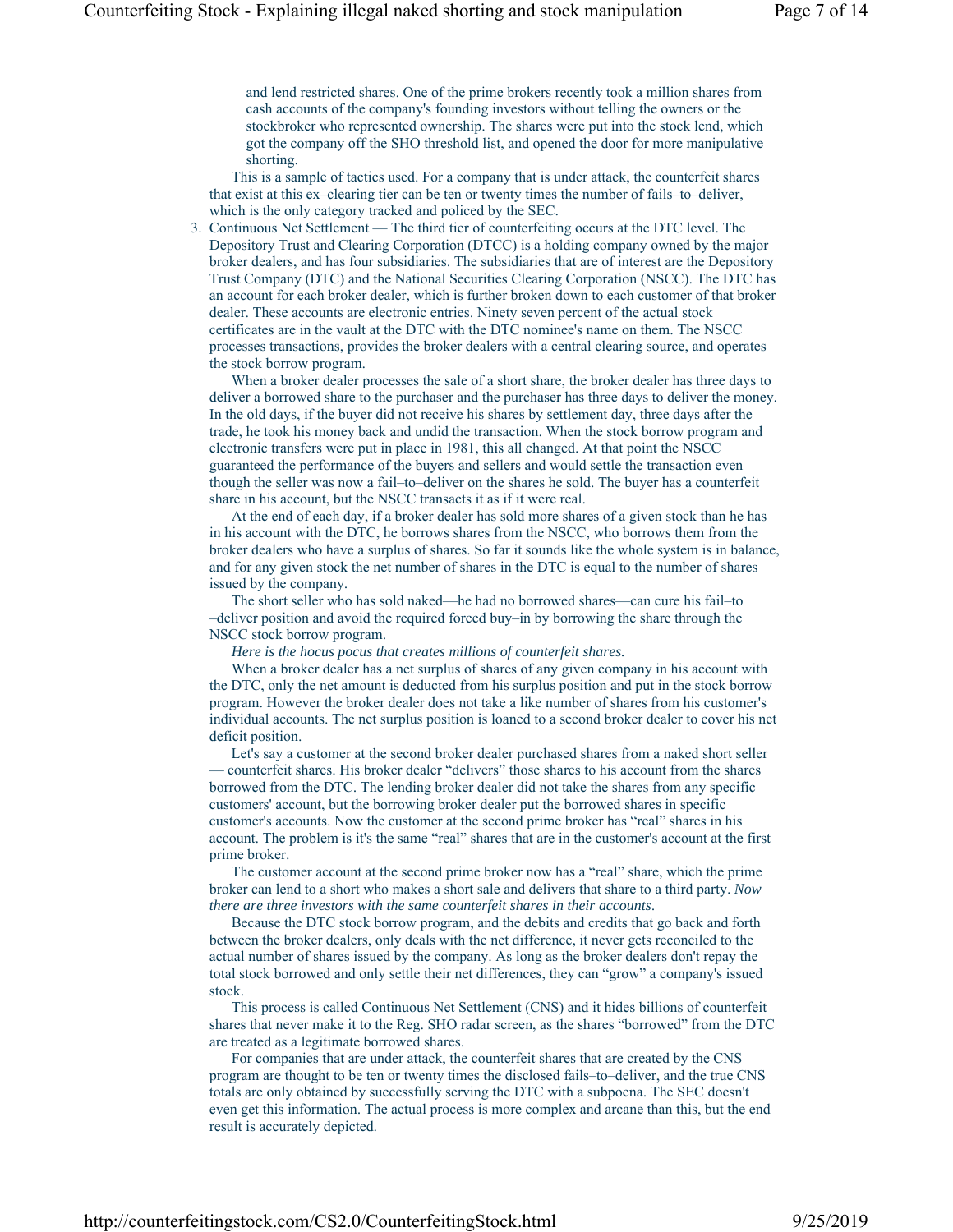Ex–clearing and CNS counterfeiting are used to create an enormous reserve of counterfeit shares. The industry refers to these as "strategic fails–to–deliver." Most people would refer to these as a stockpile of counterfeit shares that can be used for market manipulation. One emerging company for which we have been able to get or make reasonable estimates of the total short interest, the disclosed short interest, the available stock lend and the fails–to–deliver, has fifty "buried" counterfeit shares for every fail–to–deliver share, which is the only thing that the SEC tracks, consequently the SEC has not acted on shareholder complaints that the stock is being manipulated.

**The Anatomy of a Short Attack** — Abusive shorting are not random acts of a renegade hedge funds, but rather a coordinated business plan that is carried out by a collusive consortium of hedge funds and prime brokers, with help from their friends at the DTC and major clearinghouses. Potential target companies are identified, analyzed and prioritized. The attack is planned to its most minute detail.

The plan consists of taking a large short position, then crushing the stock price, and, if possible, putting the company into bankruptcy. Bankrupting the company is a short homerun because they never have to buy real shares to cover and they don't pay taxes on the ill–gotten gain. (Click here for more on **Bankrupting The Victim Company**).

When it is time to drive the stock price down, a blitzkrieg is unleashed against the company by a cabal of short hedge funds and prime brokers. The playbook is very similar from attack to attack, and the participating prime brokers and lead shorts are fairly consistent as well.

## Typical tactics include the following:

1. Flooding the offer side of the board — Ultimately the price of a stock is found at the balance point where supply (offer) and demand (bid) for the shares find equilibrium. This equation happens every day for every stock traded. On days when more people want to buy than want to sell, the price goes up, and, conversely, when shares offered for sale exceed the demand, the price goes down.

The shorts manipulate the laws of supply and demand by flooding the offer side with counterfeit shares. They will do what has been called a short down ladder. It works as follows: Short A will sell a counterfeit share at \$10. Short B will purchase that counterfeit share covering a previously open position. Short B will then offer a short (counterfeit) share at \$9. Short A will hit that offer, or short B will come down and hit Short A's \$9 bid. Short A buys the share for \$9, covering his open \$10 short and booking a \$1 profit.

By repeating this process the shorts can put the stock price in a downward spiral. If there happens to be significant long buying, then the shorts draw from their reserve of "strategic fails –to–deliver" and flood the market with an avalanche of counterfeit shares that overwhelm the buy side demand. Attack days routinely see eighty percent or more of the shares offered for sale as counterfeit. Company news days are frequently attack days since the news will "mask" the extraordinary high volume. It doesn't matter whether it is good news or bad news.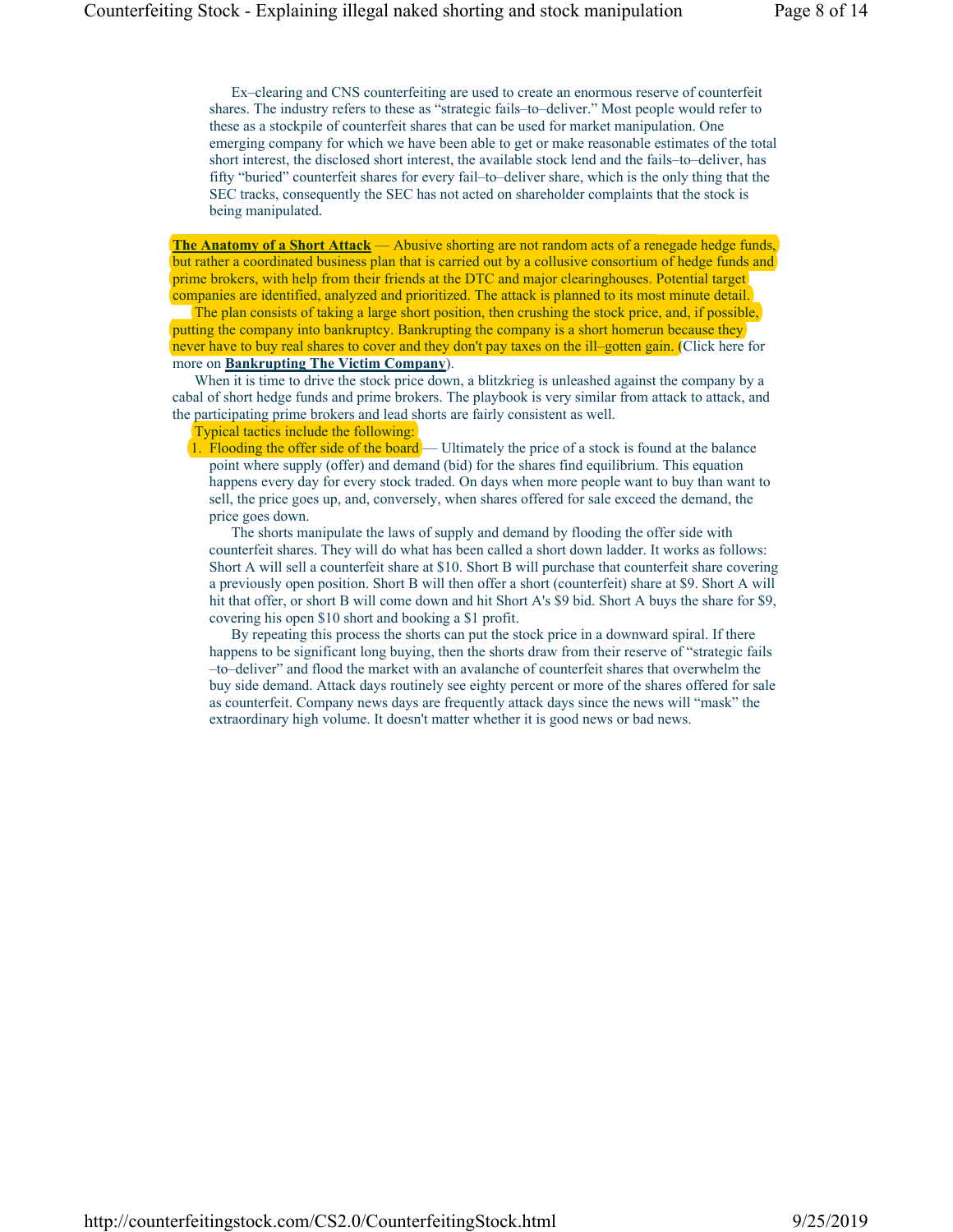

## **Impact of Counterfeit Shares On Stock Price**

Flooding the market with shares requires foot soldiers to swamp the market with counterfeit shares. An off–shore hedge fund devised a remarkably effective incentive program to motivate the traders at certain broker dealers. Each trader was given a debit card to a bank account that only he could access. The trader's performance was tallied, and, based upon the number of shares moved and the other "success" parameters; the hedge fund would wire money into the bank account daily. At the end of each day, the traders went to an ATM and drew out their bribe. Instant gratification.

Global Links Corporation is an example of how wholesale counterfeiting of shares will decimate a company's stock price. Global Links is a company that provides computer services to the real estate industry. By early 2005, their stock price had dropped to a fraction of a cent. At that point, an investor, Robert Simpson, purchased 100%+ of Global Links' 1,158,064 issued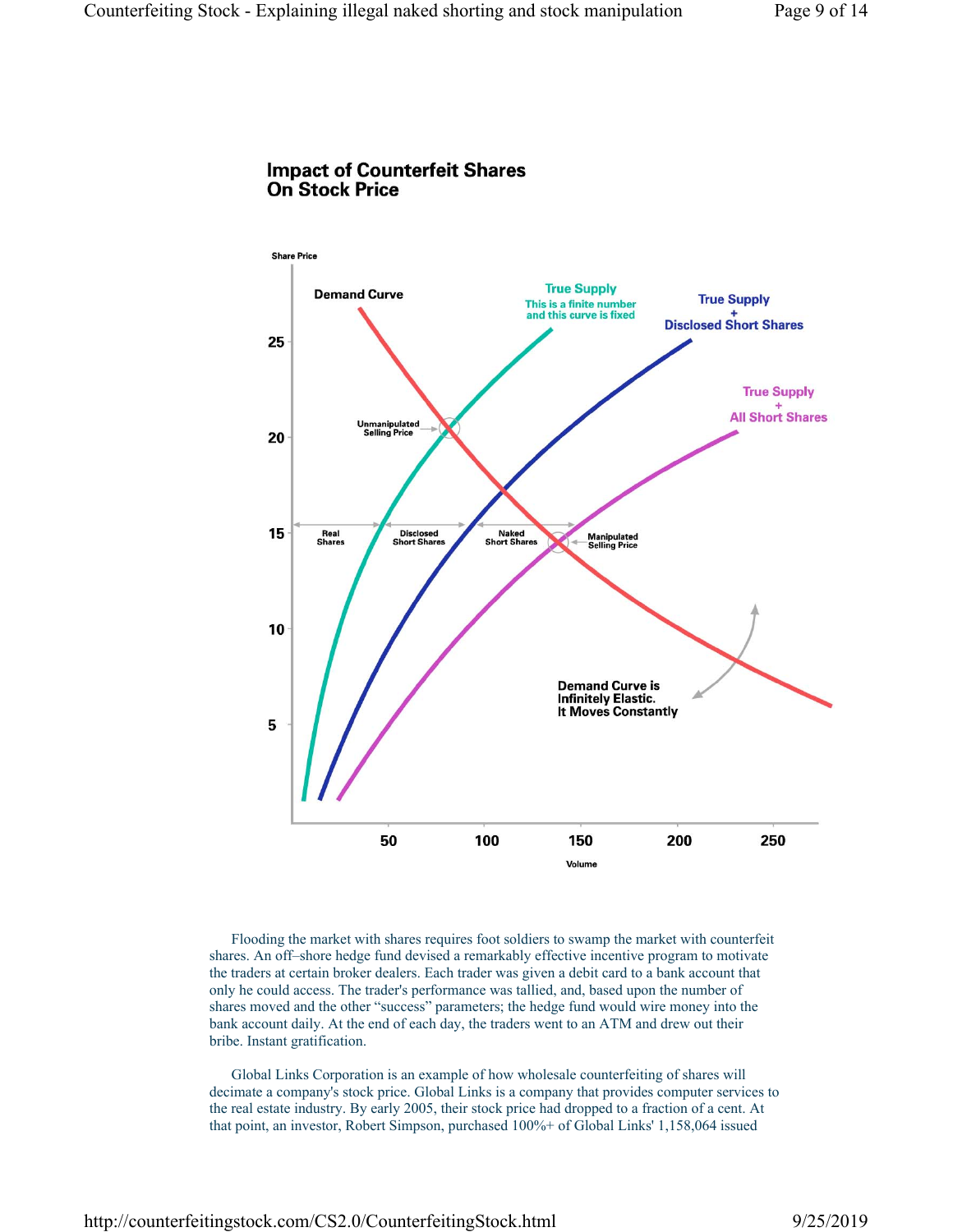and outstanding shares. He immediately took delivery of his shares and filed the appropriate forms with the SEC, disclosing he owned all of the company's stock. His total investment was \$5205. The share price was \$.00434. The day after he acquired all of the company's shares, the volume on the over–the–counter market was 37 million shares. The following day saw 22 million shares change hands — all without Simpson trading a single share. It is possible that the SEC has been conducting a secret investigation, but that would be difficult without the company's involvement. It is more likely the SEC has not done anything about this fraud.

Massive counterfeiting can drive the stock price down in a matter of hours on extremely high volume. This is called "crashing" the stock and a successful "crash" is a one–day drop of twenty–percent or a thirty–five percent drop in a week. In order to make the crash "stick" or make it more effective, it is done concurrently with all or most of the following: (Click here for more on **Crashing The Stock**).

2. Media assault — The shorts, in order to realize their profit, must ultimately put the victim into bankruptcy or obtain shares at a price much cheaper than what they shorted at. These shares come from the investing public who panics and sells into the manipulation. Panic is induced with assistance from the financial media.

The shorts have "friendly" reporters with the Dow Jones News Agency, the *Wall Street Journal*, *Barrons*, the *New York Times*, Gannett Publications (*USA Today* and the *Arizona Republic*), CNBC and others. The common thread: A number of the "friendly" reporters worked for The Street.com, an Internet advisory service that short hedge–fund managers David Rocker and Jim Cramer owned. This alumni association supported the short attack by producing slanted, libelous, innuendo laden stories that disparaged the company, as it was being crashed.

One of the more outrageous stories was a front–page story in *USA Today* during a short crash of TASER's stock price in June 2005. The story was almost a full page and the reporter concluded that TASER's electrical jolt was the same as an electric chair — proof positive that TASERs did indeed kill innocent people. To reach that conclusion the reporter over estimated the TASER's amperage by a factor of one million times. This "mistake" was made despite a detailed technical briefing by TASER to seven *USA Today* editors two weeks prior to the story. The explanation "Due to a mathematical error" appeared three days later — after the damage was done to the stock price.

Jim Cramer, in a video–taped interview with The Street.com, best described the media function:

"When (shorting) ... The hedge fund mode is to not do anything remotely truthful, because the truth is so against your view, (so the hedge funds) create a new 'truth' that is development of the fiction... you hit the brokerage houses with a series of orders (a short) down ladder that pushes the price down), then we go to the press. You have a vicious cycle down — it's a pretty good game."

This interview, which is more like a confession, was never supposed to get on the air; however, it somehow ended up on YouTube. Cramer and The Street.com have made repeated efforts, with some success, to get it taken off of YouTube.

- 3. Analyst Reports Some alleged independent analysts were actually paid by the shorts to write slanted negative ratings reports. The reports, which were represented as being independent, were ghost written by the shorts and disseminated to coincide with a short attack. There is congressional testimony in the matter of Gradiant Analytic and Rocker Partners that expands upon this. These libelous reports would then become a story in the aforementioned "friendly" media. All were designed to panic small investors into selling their stock into the manipulation.
- 4. Planting moles in target companies The shorts plant "moles" inside target companies. The moles can be as high as directors or as low as janitors. They steal confidential information, which is fed to the shorts who may feed it to the friendly media. The information may not be true, may be out of context, or the stolen documents may be altered. Things that are supposed to be confidential, like SEC preliminary inquiries, end up as front–page news with the short –friendly media.
- 5. Frivolous SEC investigations The shorts "leak" tips to the SEC about "corporate malfeasance" by the target company. The SEC, which can take months processing Freedom of Information Act requests, swoops in as the supposed "confidential inquiry" is leaked to the short media. (Click here for more on **Frivolous Investigations**).

The plethora of corporate rules means the SEC may ultimately find minor transgressions or there may be no findings. Occasionally they do uncover an Enron, but the initial leak can be counted on to drive the stock price down by twenty–five percent. The announcement of no or little findings comes months later, but by then the damage that has been done to the stock price is irreversible. The San Francisco office of the SEC appears to be particularly close to the short community.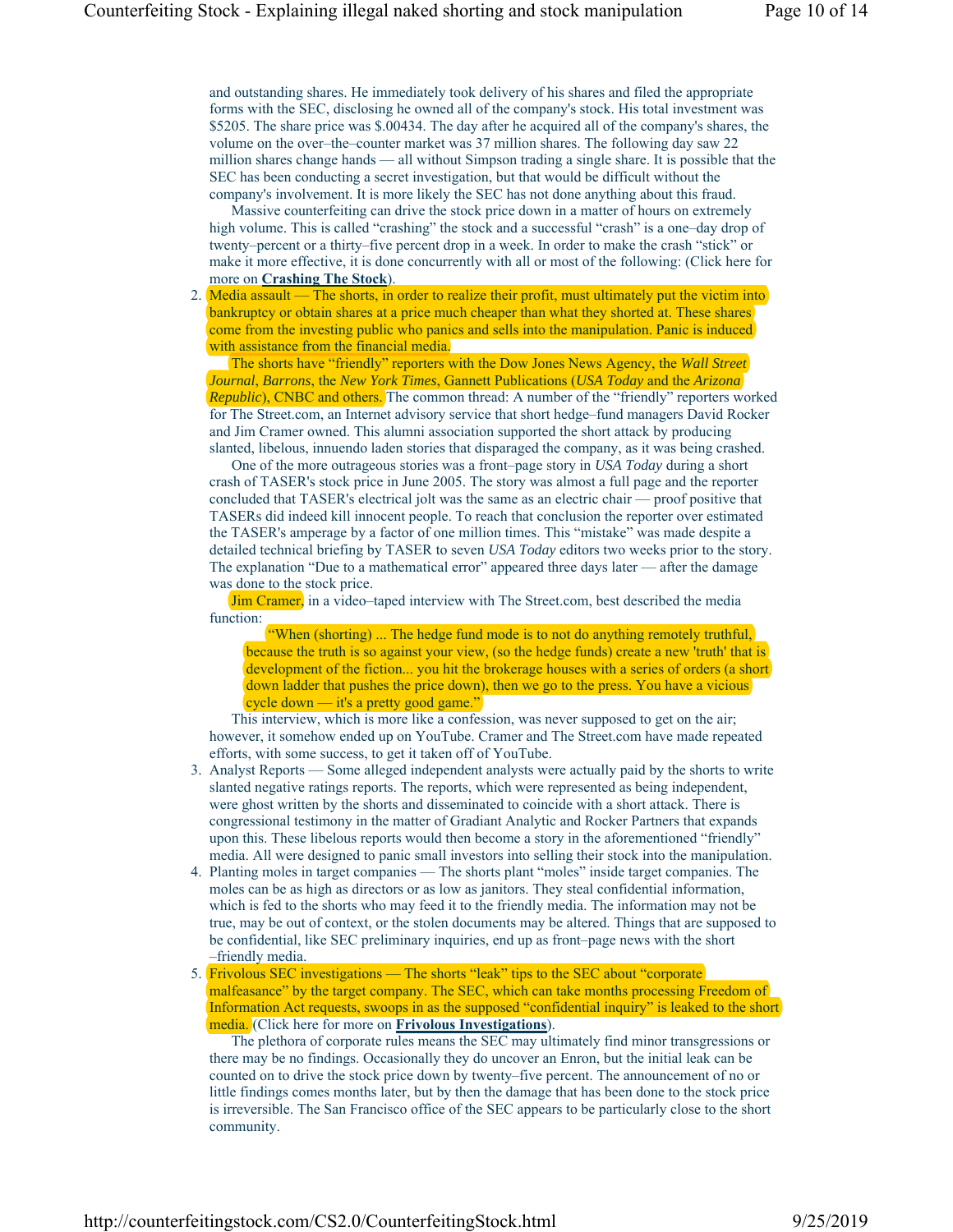- 6. Class Action lawsuits Based upon leaked stories of SEC investigations or other media exposes, a handful of law firms immediately file class–action shareholder suits. Milberg Weiss, before they were disbanded as a result of a Justice Department investigation, could be counted on to file a class–action suit against a company that was under short attack. Allegations of accounting improprieties that were made in the complaint would be reported as being the truth by the short friendly media, again causing panic among small investors. (Click here for more on **Class Action Lawsuits**).
- 7. Interfering with target company's customers, financings, etc. If the shorts became aware of clients, customers or financings that the target company was working on, they would call and tell lies or otherwise attempt to persuade the customer to abandon the transaction. Allegedly the shorts have gone so far as to bribe public officials to dissuade them from using a company's product.
- 8. Pulling margin from long customers The clearinghouses and broker dealers who finance margin accounts will suddenly pull all long margin availability, citing very transparent reasons for the abrupt change in lending policy. This causes a flood of margin selling, which further drives the stock price down and gets the shorts the cheap long shares that they need to cover. (Click here for more on **Pulling Margin**).
- 9. Paid bashers The shorts will hire paid bashers who "invade" the message boards of the company. The bashers disguise themselves as legitimate investors and try to persuade or panic small investors into selling into the manipulation. (Click here for **Confessions Of A Paid Stock Basher**).

This is not every dirty trick that the shorts use when they are crashing the stock. Almost every victim company experiences most or all of these tactics.

**How Pervasive Is This?** — At any given point in time more than 100 emerging companies are under attack as described above. This is not to be confused with the day–to—day shorting that occurs in virtually every stock, which is purportedly about thirty percent of the daily volume.

The success rate for short attacks is over ninety percent—a success being defined as putting the company into bankruptcy or driving the stock price to pennies. It is estimated that 1000 small companies have been put out of business by the shorts. Admittedly, not every small company deserves to succeed, but they do deserve a level playing field.

The secrecy that surrounds the shorts, the prime brokers, the DTC and the regulatory agencies makes it impossible to accurately estimate how much money has been stolen from the investing public by these predators, but the total is measured in billions of dollars. The problem is also international in scope.

Who Profits from this **Illicit Activity?** — The short answer is everyone who participates. Specifically:

- 1. The shorts They win over ninety percent of the time. Their return on investment is enormous because they don't put any capital up when they sell short — they get cash from the sale delivered to their account. As long as the stock price remains under their short sale price, it is all profit on little investment.
- 2. The prime brokers The shorts need the prime brokers to aid in counterfeiting shares, which is the cornerstone of the fraud. Not only do the prime brokers get sales commissions and interest on margin accounts, they charge the shorts "interest" on borrowed shares. This can be as high as five percent per week. *The prime brokers allegedly make eight to ten billion dollars a year from their short stock lend program*. The prime brokers also actively short the victim companies, making large trading profits.
- 3. The DTC A significant amount of the counterfeiting occurs at the DTC level. They charge the shorts "interest" on borrowed shares, whether it is a legitimate stock borrow or counterfeit shares, as is the case in a vast majority of shares of a company under attack. The amount of profit that the DTC receives is unknown because it is a private company owned by the prime brokers

**The Cover Up** — The securities industry, certain "respected" members of corporate America who like the profits from illegal shorting, certain criminal elements and our federal government do not want the public to become aware of this problem.

*The reason for the cover up is money.* 

Everyone, including our elected officials, gets lots of money. Consequently there is an active campaign to keep a lid on information. The denial about these illegal practices comes from the industry, the DTC, the SEC and certain members of Congress. They are always delivered in blanket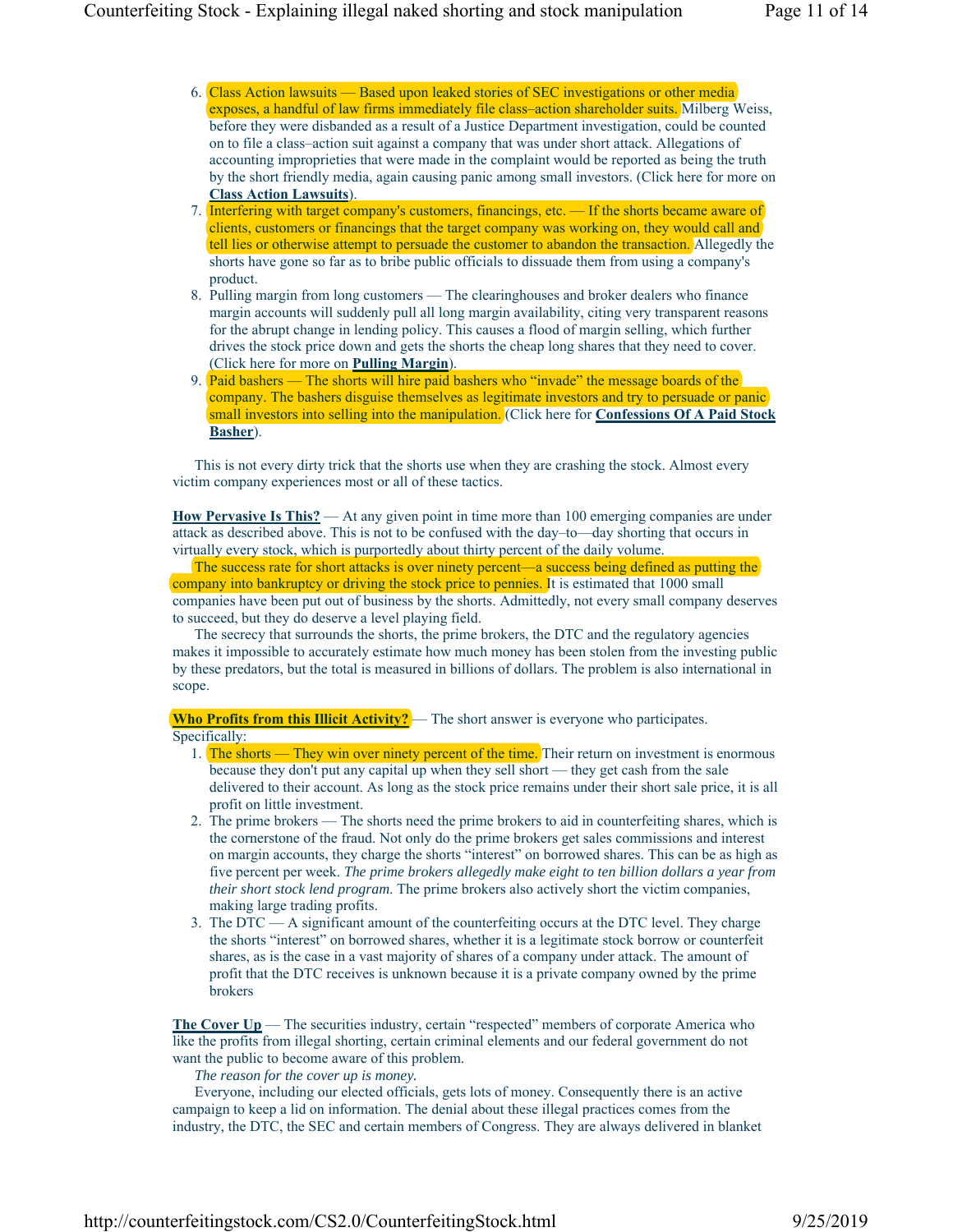generalities. If indeed there is no problem, as they claim, then why don't they show us the evidence instead of actively and aggressively fighting or deflecting every attempt at obtaining information that is easily accessible for them and impossible for companies and investors? Accusers are counter attacked as being sour–grapes losers, lunatics or opportunistic lawyers trying to unjustly enrich themselves. Death threats are not an unheard of occurrence.

The securities industry counters with a campaign of misinformation. For example, they proudly pointed out that only one percent of the *dollar* volume of *listed* securities are fails–to–deliver. What they don't mention:

- that the fails–to–deliver are concentrated in companies being attacked
- for companies under attack, for every disclosed fail–to–deliver there maybe ten to forty times that number of undisclosed counterfeit shares
- companies under attack have seen their stock price depressed to a small fraction of the price of an average share, therefore the fails–to–deliver as a percentage of number of shares is considerably higher than as a percentage of dollar volume
- the examples cited are limited to listed companies, but much of the abuse occurs in the over the counter market, regional exchanges and on unregulated foreign exchanges that allow naked shorting of American companies, who are not even aware they are traded on the foreign exchanges.

**Why does this continue to happen?** It is no accident that the most pervasive financial fraud in the history of this country continues unabated. The securities industry advances its agenda on multiple fronts:

- 1. The truth about counterfeiting remains locked away with the perpetrators of the fraud. The prime brokers, hedge funds, the SEC and the DTC are shrouded in secrecy. They actively and aggressively resist requests for the truth, be it with a subpoena or otherwise. Congressional subpoenas are treated with almost as much disdain as civil subpoenas. (Click here for more on **A Lack of Transparency**).
- 2. The body of securities law at the *federal* level is so stacked in favor of the industry that it is almost impossible to successfully sue for securities fraud in federal court.

For example, in a normal fraud case, a complaint can be filed based upon "information and belief" that a fraud has been committed. The court then allows the plaintiff to subpoena evidence and depose witnesses, including the defendants. From this discovery, the plaintiff then attempts to prove his case.

Federal securities fraud cases can't be filed based upon "information and belief"; you must have evidence first in order to not have the complaint immediately dismissed for failure to state a cause of action. This information is not available from the defendants (see above) without subpoenas, but you can't issue a subpoena because the case gets dismissed before discovery is opened. (Click here for more on **Federal Securities Law**).

This is only one example of the terrible inequities that exist in federal securities law.

- 3. The SEC is supposed to protect the investing public from Wall Street predators. While some SEC staffers are underpaid, overworked, honest civil servants, the top echelons of the SEC frequently end up in high–paying Wall Street jobs. (Click here for more on former SEC administrator **Richard Sauer**). The five–person Board of Governors, who oversee the SEC, is dominated by the industry. The governors are presidential appointees and the industry usually fills three slots, frequently including the chairmanship. (Click here for more on **The Enforcement Apparatus**).
- 4. For those rare occasions when the SEC prosecutes an industry insider, the cases almost never go to a judgment or a criminal conviction. The securities company settles for a fine and no finding of guilt. The fine, which may seem like a large sum, is insignificant in the context of an industry that earned 35 billion dollars in 2006. Fines, settlements and legal expenses are just a cost of doing business for Wall Street.
- 5. The root cause of the impossibly skewed federal laws and the ineffectiveness of the SEC and other regulatory bodies rests squarely with our elected officials. The securities industry contributes heavily to both parties at the presidential and congressional levels. As long as the public is passive about securities reform, our elected officials are happy to take the money, which at the federal level was 65 million dollars in 2006.

The Democrats swept into power with a promise of ethics reform. Their majority in congress allowed Christopher Dodd (D–CT) to ascend to the chairmanship of the Senate Banking Committee, which regulates the securities industry. His largest single contributor (\$175,400) in the first quarter of 2007 was (employees of) SAC Capital, a very aggressive short hedge fund. Are we surprised that Dodd has opposed additional regulation of hedge funds. They are virtually unregulated. (Click here for more on **Buying Political Influence**).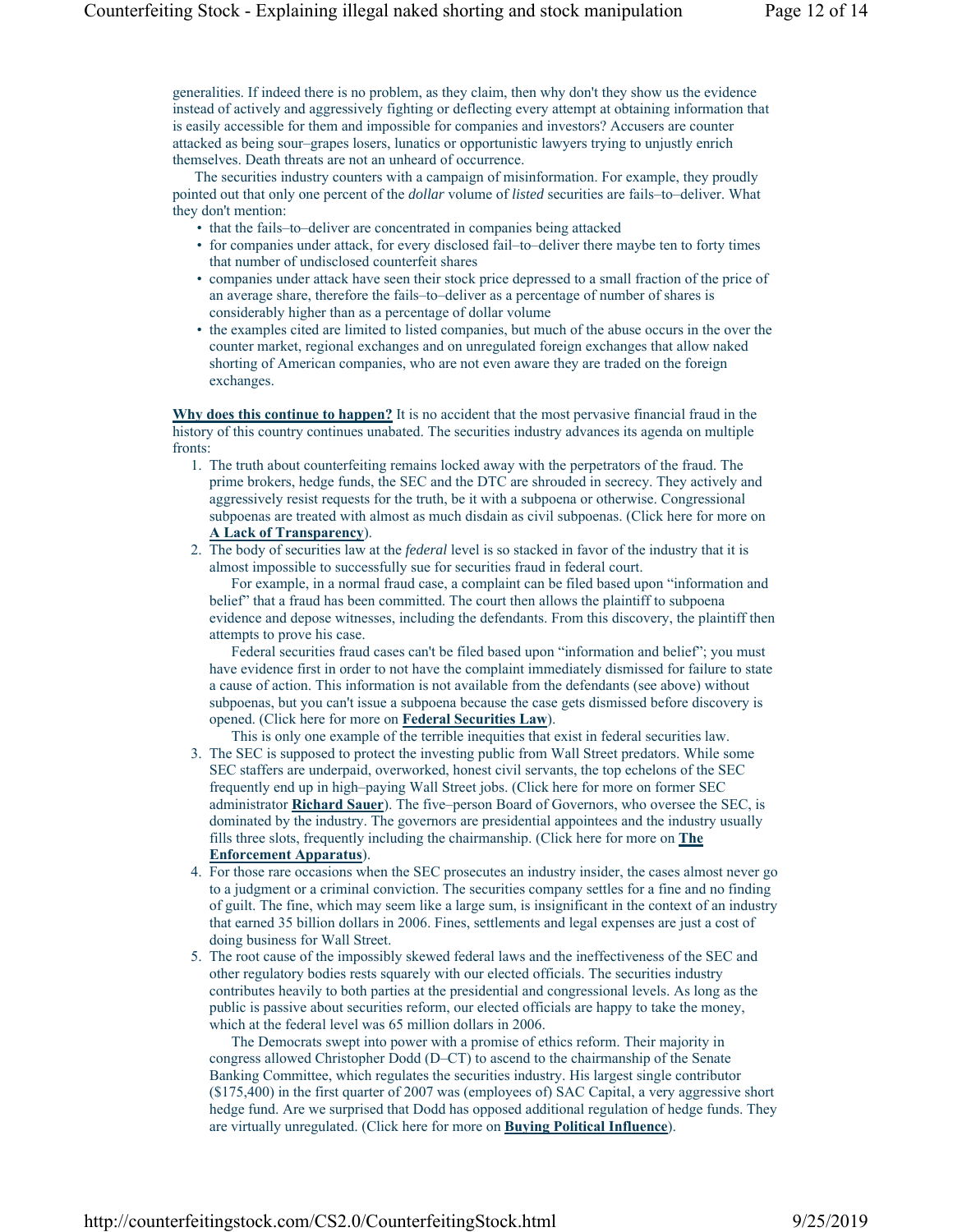6. Some states have their own securities laws and their own enforcement arm. Certain states including Connecticut, Illinois, Utah, Louisiana and others, have begun active enforcement of their own laws. The state laws are not nearly as pro industry as federal laws and plaintiffs are having success.

To thwart this, the industry with the support of the SEC, is attempting to have the federal court system and federal agencies, be the sole venue for securities matters. The SEC is working hand in hand with the industry to advance this theory of federal preemption, which would put all securities matters under federal law, all litigation in federal courts, and all enforcement with the SEC. (Click here for more of how **The SEC Shelters The Securities Industry**).

The following are recent examples of how the SEC is advancing the industry agenda:

- The San Francisco office of the SEC issued subpoenas to various short friendly media outlets after congressional hearings about David Rocker and Gradient Analytic. This investigation into the media involvement with the shorts was ended by the chairman of the SEC, Christopher Cox, who withdrew the subpoenas, apparently concluding that the First Amendment right to free speech protected participants in an alleged stock manipulation. Jim Cramer ripped up his subpoena on his television show, thumbing his nose at the SEC. (Click here for more on **Gradient Analytic**).
- In early 2007, the SEC completely exonerated Gradient, citing Gradient's First Amendment rights.
- The Nevada Supreme court heard a case captioned Nanopierce vs. DTCC. Nanopierce is an emerging company that was attacked by the shorts and subjected to massive counterfeiting of their stock by the DTCC. This state court case is close to opening discovery against the DTCC, so the industry is attempting to kill the lawsuit by arguing it should be in federal court — where it will be DOA. The SEC showed up as a friend of the defendant DTCC, and filed a brief in support of the DTCC efforts to remove the case to the federal court system.
- Both houses of the Utah legislature passed a bill that required daily disclosure of fails–to –deliver, including identifying specific companies and the specific broker dealer positions in that company. The bill also outlawed naked shorting of companies domiciled in Utah. The industry threatened litigation based upon federal preemption and backed the state down. The bill was not signed into law.
- A bill was introduced to the Arizona legislature that required disclosure similar to the Utah bill, but without the illegal naked shorting provision. This is the same information that the DTC confidentially provides to the SEC. Certain prime broker's lobbying effort allegedly managed to get the bill killed in committee. The industries efforts to curtail state authority, is an effort to draw all securities matters under the federal umbrella, where small investors don't have a chance of obtaining justice.
- In February 2007 the SEC determined that the hedge fund industry did not require any additional regulation — they are virtually unregulated. This may be the height of arrogance.
- In an effort to thwart political efforts to regulate hedge funds and clean up Wall Street, the industry is advancing politically the theory of counterparty discipline. Essentially what they are arguing is akin to Al Capone calling the chief of police and telling him we don't need the police, because we have rival gangs and they will make sure everyone follows the rules. This argument is apparently at least partially subscribed to by the SEC and Christopher Dodd, Chairman of the Senate Banking Committee and Richard Shelby former Chairman and ranking member. Both Senators are the beneficiaries of large amounts of Wall Street generosity. (Click here for more on Counterparty Discipline).

**Sources** — Information used was obtained from public records; the SEC; the Leslie Boni Report to the SEC on shorting; evidence and testimony in court proceedings; conversations with attorneys who are involved in securities litigation; former SEC employees; conversations with management of victim companies; and first hand experience as investors in companies that have suffered short attacks. This web site is sponsored by Citizens for Securities Reform.

**What to Do?** — Many of our elected officials at the federal and state level do not understand most of what is contained in this paper. They must come to understand this fraud, and, more importantly, understand that their constituents are angry.

Pass this information to everyone you know — put it in the public conscience. Then the citizenry needs to engage in a massive letter–writing campaign. Feel free to attach this report. Make sure your elected officials, at the federal level and state level know how you feel. Ultimately, votes in the home district will trump money from the outside.